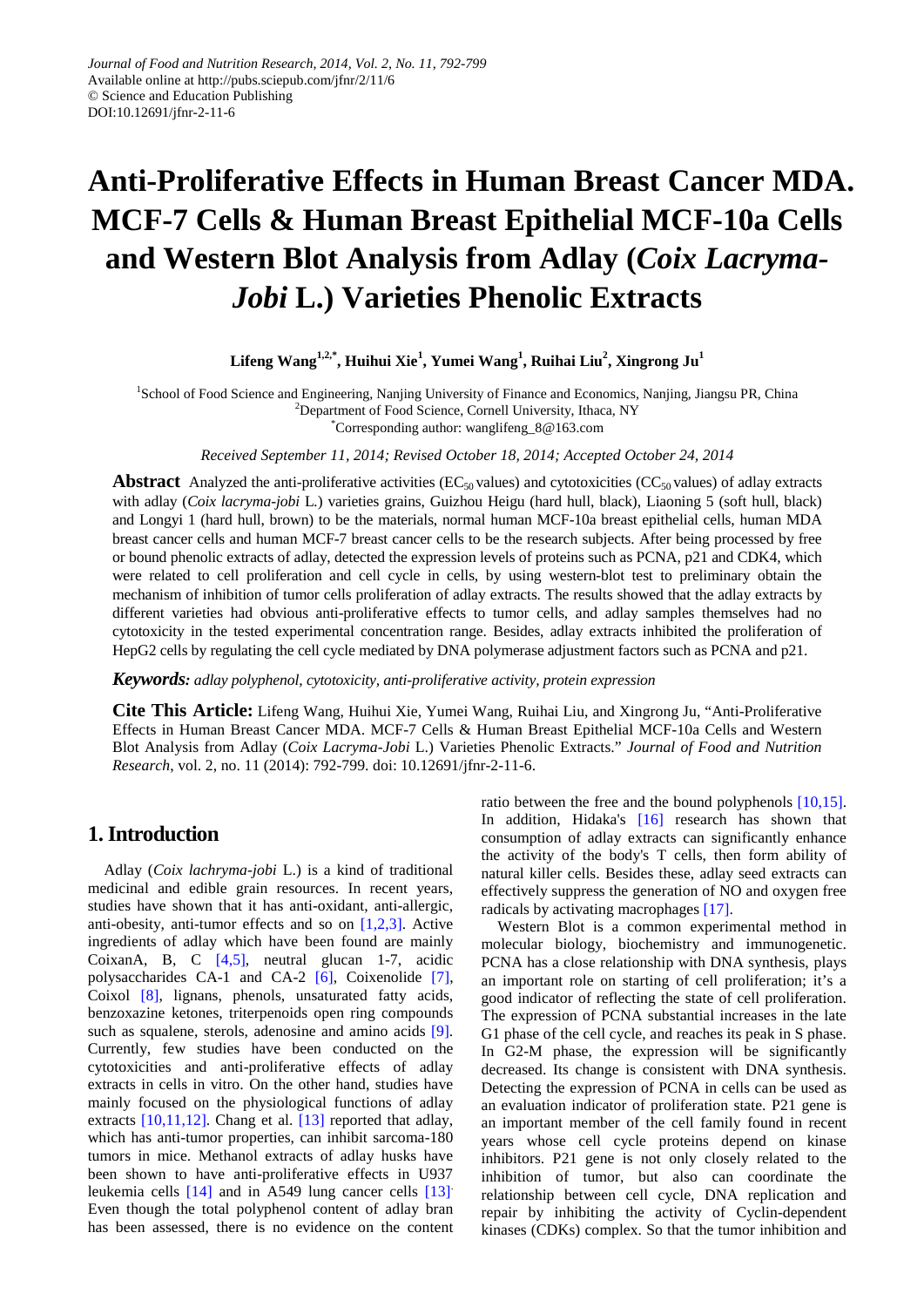cell cycle control process was closely linked. Discovery, cloning of p21 gene and its cell cycle control action play an important role in tumorigenesis.

This research mainly studied the cytotoxicities  $(CC<sub>50</sub>)$ values) and anti-proliferative effect ( $EC_{50}$  values) of adlay free or bound phenolic extracts towards normal cells and different tumor cells. Based on the study on cytotoxicity and anti-proliferative effect on HepG2 cells in vitro, then carried out western blot test to explore the expression of PCNA, CDK4 and p21 protein, in order to know the antitumor mechanism of adlay phenolic extracts in cell and protein levels.

## **2. Materials and Methods**

#### **2.1. Materials**

Adlay (*Coix lacryma-jobi* L.) varieties grains, Guizhou Heigu (hard hull, black) [\[18\],](#page-7-10) Liaoning 5 (soft hull, black) [\[19\]](#page-7-11) and Longyi 1 (hard hull, brown) [\[20\]](#page-7-12) were obtained from the collection of Jiangsu Key Laboratory of Quality Control and Processing for Cereals and Oils, Nanjing University of Finance and Economics, China.

Samples were dehusked on a Satake Rice Machine (JXFM110, Shanghai Jiading Oils Instrument Co., Ltd., Shanghai, China), milled into flour by passing through a 60-mesh sieve on a Cyclone Sample Mill and were stored at  $-20^{\circ}$ C.

Cell lines, MDA-MB-231 breast cancer cells, MCF-7 breast cancer cells and MCF-10a human breast epithelial cells were purchased from American Type Culture collection Stock (ATCC) (Maryland, USA); MEM medium, DMEM medium and HBSS were purchased from Gibco Biotechnology company (Maryland, USA); FBS was purchased from Atlanta Biotechnology company (Atalanta, USA); Cholera toxin, hydrocortisone, Penicillin, streptomycin and gentamicin were purchased from Sigma company (USA); Tris (Acid) and Tris (Alkali) were purchased from American J. T. Baker company (USA); Mouse antibody CDK4 were purchased from American Santa Cruz company (USA); and mouse polyclonal antibody anti-PCNA were purchased from American Oncogene company (USA); Other reagents were of analytical grade.

#### **2.2. Extraction of Phenolic Compounds**

Free and bound phenolic compounds of adlay samples were extracted using the modified method reported previously in our laboratory [\[21,22\],](#page-7-13) which is acetone extraction method and NaOH digestion method. Briefly, 4 g of adlay flour was blended with 30 ml 80% chilled acetone. The mixture was then centrifuged at 2500 g for 10 min. The supernatant was removed and the remaining pellet was extracted again with 80% chilled acetone and repeated it three times. The supernatant were pooled and evaporated using a rotary evaporator at 45°C to dryness. The solution was then reconstituted in 10 ml of 70% methanol. This free extracts were stored at -20°C until analysis. Bound phenolics were extracted from the residue from the free phenolic extraction. The residue was first digested with  $20 \text{ ml of } 2 \text{ mol·l}^{-1}$  sodium hydroxide at room temperature for one hour while shaking under nitrogen. The mixture was the then neutralized with concentrated hydrochloric acid. Hexanes were used to extract lipids in the mixture. The remaining mixture was then extracted five times with ethyl acetate. The ethyl acetate fractions were pooled and evaporated using a rotary evaporator at 45°C to dryness. The bound phenolics were then reconstituted in 10 ml of 70% methanol. The extracts were stored at -20°C until analysis. Each sample was extracted at least three times.

## **2.3. Cell Culture**

Cell lines, MCF-7 and MDA-MB-231 grown in growth medium (i.e., MEM supplemented with 10% FBS, 10 mmol·l<sup>-1</sup> Hepes, 0.01 mg·ml<sup>-1</sup> insulin, 50 units·ml<sup>-1</sup> penicillin, 50  $\mu$ g·ml<sup>-1</sup> streptomycin and 100  $\mu$ g·ml<sup>-1</sup> gentamicin) [\[23,24,25\]](#page-7-14) and MCF-10a grown in growth medium (i.e., DMEM supplemented with 5% FBS, 10  $\mu$ g·ml<sup>-1</sup> insulin, 20 ng·ml<sup>-1</sup> epidermal growth factor, 100 ng·ml-1 cholera toxin, 0.5 μg·ml-1 hydrocortisone, 100 U·ml<sup>-1</sup> penicillin and 0.1 g·l<sup>-1</sup> streptomycin) [\[26,27\],](#page-7-15) were maintained at  $37^{\circ}$ C and  $5\%$  CO<sub>2</sub>.

### **2.4. Cytotoxicity Test**

A cytotoxicity test was performed using the modified methylene blue assay [\[28\].](#page-7-16) Briefly, MCF-7, MDA-MB-231 and MCF-10a cells were seeded at a density of  $4\times10^4$ cells-well<sup>-1</sup> on a 96-well microplate in 100  $\mu$ l of growth medium·well<sup>-1</sup>. The cells were incubated for 24 h at 37°C. After the cells had attached to the wells, the growth medium was removed and the cells were washed with PBS. Then 100 μl of medium with different concentrations (30, 60, 90, 120, 150, 180, 210, 240, 280,  $320$  mg·ml<sup>-1</sup>) of adlay extracts was added to each well; wells that received medium without adlay extract served as the control. After 24 h of incubation at 37°C, the medium was removed and the wells were washed with PBS. The cells were then incubated for 1 h at 37°C after adding 50 μl methylene blue colored liquid (98% HBSS, 0.7% glutaraldehyde and 0.6% methylene blue) to each well. After the incubation, the staining solution was removed and the cells were washed six times in deionized water until the water was clear. Subsequently, 100 μl of elution buffer (49% PBS, 50% ethanol, 1% acetic acid) was added to each well. The plates were placed on a table oscillator for 20 min and absorbance was measured at 570 nm in a microplate reader (Dynex Company, Canada). The different concentrations of adlay extract were compared to the control; if a certain concentration of adlay extract reduced cell viability by compared to the control, then that concentration was considered to be cytotoxic [\[29\].](#page-7-17)

#### **2.5. Cell Proliferation Inhibiting Test**

The anti-proliferative effects of adlay extracts were assessed in a modified MCF-7, MDA-MB-231 and MCF-10 a cells methylene blue colorimetric method [\[30\].](#page-7-18) Briefly, MCF-7, MDA-MB-231 and MCF-10a cells were seeded at a density of  $2.5 \times 10^4$  cells·well<sup>-1</sup> on a 96-well microplate. Only 100 μl of cell-free medium was added to the peripheral wells of 96-well microplate. In the central wells of the 96-well microplate, 100 µl of the cell suspension was added. The 96-well microplate was incubated for certain time (MCF-7 and MDA-MB-231 cells generally 8 h, MCF-10a generally 6 h) at 37°C. The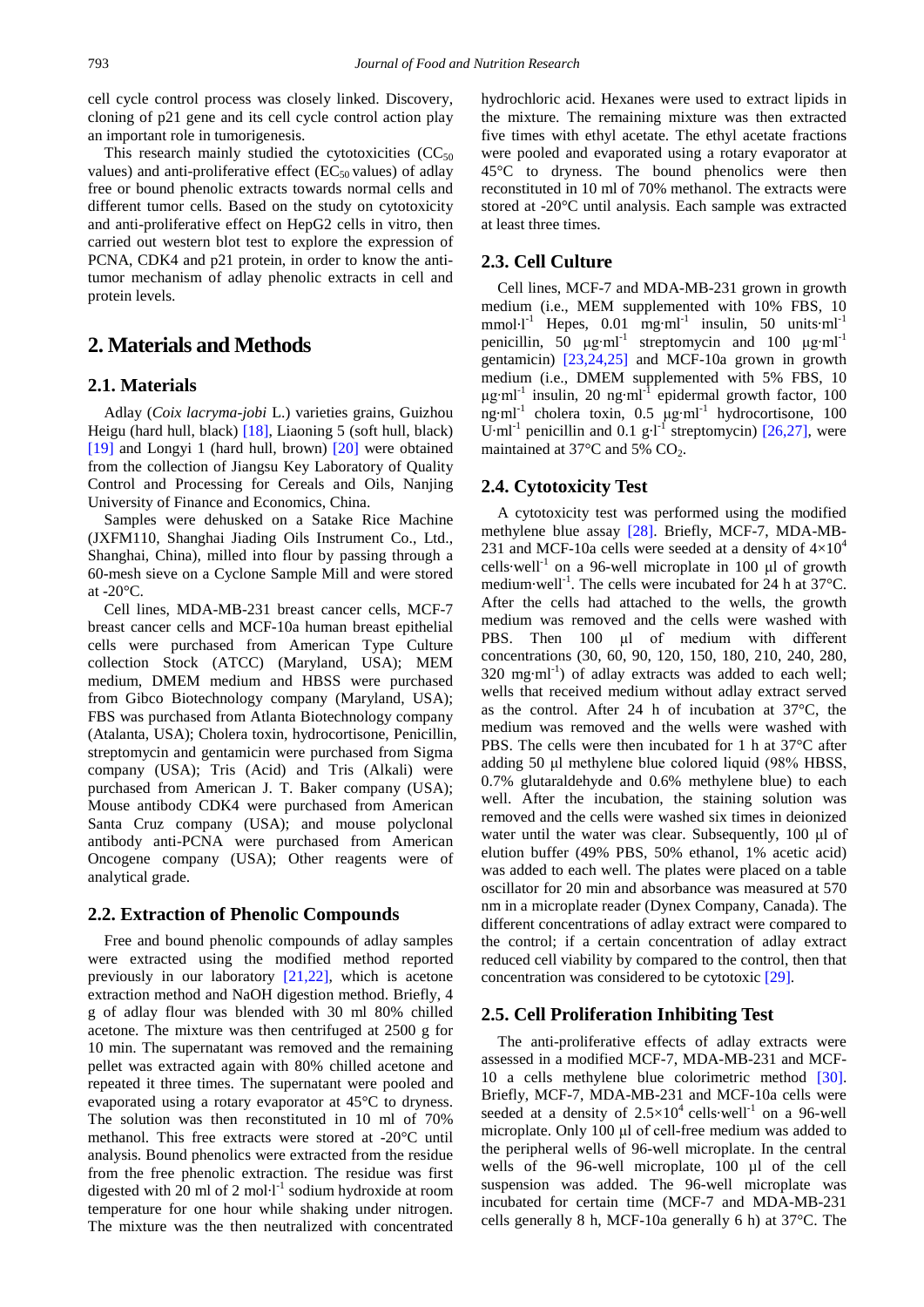medium was then removed and 100 μl of fresh medium containing different concentrations of adlay extracts (30, 60, 90, 120, 150, 180, 210, 240, 280, 320 mg·ml-1 ) was added. The wells receiving cell suspension without adlay extract served as the control. The plates were incubated for 96 h at 37°C. Following the incubation, the staining solution was removed and the 96-well microplates were washed six times in deionized water until the water was clear. Then 100 μl of elution buffer (49% PBS, 50% ethanol, 1% acetic acid) was added to each well. The 96 well microplates were transferred to a tablet oscillator for 20 min. Absorbance was measured at 570 nm using a microplate reader (Dynex Company, Canada). Each sample was measured at least three times. The antiproliferative effects were assessed by the  $EC_{50}$  values, which were expressed as mg of adlay extracts $\cdot$ ml<sup>-1</sup>.

#### **2.6. Western-blot Test**

Extraction method of cytoplasmic protein was reported by Yoon et al. [\[28\].](#page-7-16) Briefly, HepG2 cells were seeded at a density of  $5\times10^{5}$  well<sup>-1</sup> on a 6-well microplate. Removed the supernatant after culturing them for 6 hours under 37°C, then added fresh WME medium with different contents of adlay extracts  $(0, 120, 150 \text{ and } 180 \text{ mg} \cdot \text{ml}^{-1})$ and cultured them for 16h. Removed the supernatant and washed them with precooled (4°C) PBS for twice, then scraped and collected the cells, centrifuged for 5 min under 12000 g, 4°C. Removed the supernatant and put the cells in ice for the subsequent western-blot test.

Added cell lysate into the above cells and put in ice for 20 min, vibrated time to time during this period to make sure the cells were lysated plenty. Cell lysate contains 50 mmol·l<sup>-1</sup> Tris (pH 7.4), 1% Igepal, 150 mmol·l<sup>-1</sup> NaCl, 1 mmol·l<sup>-1</sup> EDTA and some protein inhibitors  $(1 \mu g \cdot ml^{-1})$ leupeptin, 1 μg·ml<sup>-1</sup> aprotinin, 1 μg·ml<sup>-1</sup> Pepsin, 1 mmol·l<sup>-1</sup> phenylmethylsulfonyl fluoride, 1 mmol $l^{-1}$  sodium vanadate,  $1 \text{ mmol·l}^{-1}$  NaF) and it was centrifuged under 12000 g, 4°C for 5 min, then carefully removed the supernatant. Protein content in lysate was determined by Lowry method which was specifically shown by Yoon et al. [\[30\].](#page-7-18)

Western-blot test was carried out by modified Liu's method. In this experiment, both used 10% SDS-PAGE gel to separate PCNA and CDK4. After electrophoresis, the proteins were transferred to Immobilon-P PVDF transfer membrane by wet transfer method. The membranes were closed for half an hour in TBST solution (Tris buffer containing 0.1% Tween-20) with 5% non-fat dry milk at room temperature, then stayed overnight in TBST solution containing the first antibody under 4°C. Collected the first antibody, and washed the membranes by TBST solution for 15 min three times. Then the membranes stayed in TBST solution containing the second antibody for an hour at room temperature. Washed the membranes by TBST solution for 15 min three times and then by deionized water twice. After developing the film with the enhanced chemiluminescence kit (Cell signaling), analyzed the area and optical density of the corresponding bands to determine the strength of protein bands on the membrane by using ABWORKS gel imaging and analysis software.

#### **2.7. Statistical Analyses**

Data, which were expressed as mean  $\pm$  standard deviation (SD), included at least three replicates per sample. ANOVA and Tukey's test were performed using SPSS (Statistics Programe for Social Science) version 17.0 (Chicago, USA).  $EC_{25}$ ,  $EC_{50}$  and  $CC_{50}$  values were calculated by CalcuSynl 2.1.

# **3. Results and Discussion**

# **3.1. Anti-proliferative Activities and Cytotoxicities of Adlay Extracts Towards MCF-10a cells**

MCF-10a is a kind of non-tumorigenic normal human breast epithelial cells [\[31\].](#page-7-19) Generally, MCF-10a cells are sialomucins positive, cytokeratin-positive, milk fat globule antigen positive [\[32\],](#page-7-20) and they were positive through MFA-Breast and MC-5 monoclonal antibodies, which indicated that MCF-10a cells express breast specific antigen [\[33,34\].](#page-7-21)

The inhibition of human MCF-10a breast epithelial cell proliferation by the adlay extracts and the cytotoxic effects are shown in [Figure 1.](#page-3-0) From [Figure 1,](#page-3-0) for human MCF-10a breast epithelial cells, there were few differences among the three varieties of adlay polyphenol extracts in the dose range of  $0-320$  mg·ml<sup>-1</sup>. As shown in [Figure 1a](#page-3-0), compared with the control, at  $320$  mg·ml<sup>-1</sup> dose, free Guizhou Heigu adlay extracts has about 10% inhibition. All varieties of adlay, the calculated  $CC_{50}$  values were greater than  $320$  mg·ml<sup>-1</sup>, which indicated that in the experimental concentration conditions, adlay extract samples did not reach 50% of cytotoxicity. From [Figure 1](#page-3-0) (a~f), adlay extracts has substantially no inhibition on human MCF-10a breast epithelial cells. Overall, free Guizhou Heigu adlay has slight inhibition on human MCF-10a breast epithelial cells, however, still amounted to less than 25% inhibition [\(Figure 1a](#page-3-0) and [Table 1\)](#page-2-0). While free Longyi 1 adlay has some promoting effect on human MCF-10a breast epithelial cells [\(Figure 1e](#page-3-0) and [Table 1\)](#page-2-0). Under  $320 \text{ mg} \cdot \text{ml}^{-1}$  adlay extracts concentration condition, all adlay samples were not detected toxicity on human MCF-10a breast epithelial cells [\(Table 1\)](#page-2-0). All these showed that the cytotoxicities and anti-proliferation of adlay extracts samples on normal human breast epithelial cells were in the normal range.

Table 1. Anti-proliferative activities  $(EC_{25}$  and  $EC_{50})$  and **cytotoxicities (CC50) of adlay extracts towards human MCF-10a breast epithelial cells**

<span id="page-2-0"></span>

| Variety          |              | Anti-proliferative<br>activities    |                             | Cytotoxicities                   |  |  |  |
|------------------|--------------|-------------------------------------|-----------------------------|----------------------------------|--|--|--|
|                  |              | $EC_{25}$<br>[mg·ml <sup>-1</sup> ] | $EC_{50}$<br>$[mg·ml^{-1}]$ | $CC_{50}$ [mg·ml <sup>-1</sup> ] |  |  |  |
| Guizhou<br>Heigu | Free         | N <sub>D</sub>                      | ND                          | >320                             |  |  |  |
|                  | <b>Bound</b> | <b>ND</b>                           | ND                          | >320                             |  |  |  |
| Liaoning 5       | Free         | ND                                  | ND                          | >320                             |  |  |  |
|                  | <b>Bound</b> | <b>ND</b>                           | ND.                         | >320                             |  |  |  |
| Longyi 1         | Free         | ND                                  | ND                          | >320                             |  |  |  |
|                  | Bound        | <b>ND</b>                           | ND                          | >320                             |  |  |  |

\*ND (not detected)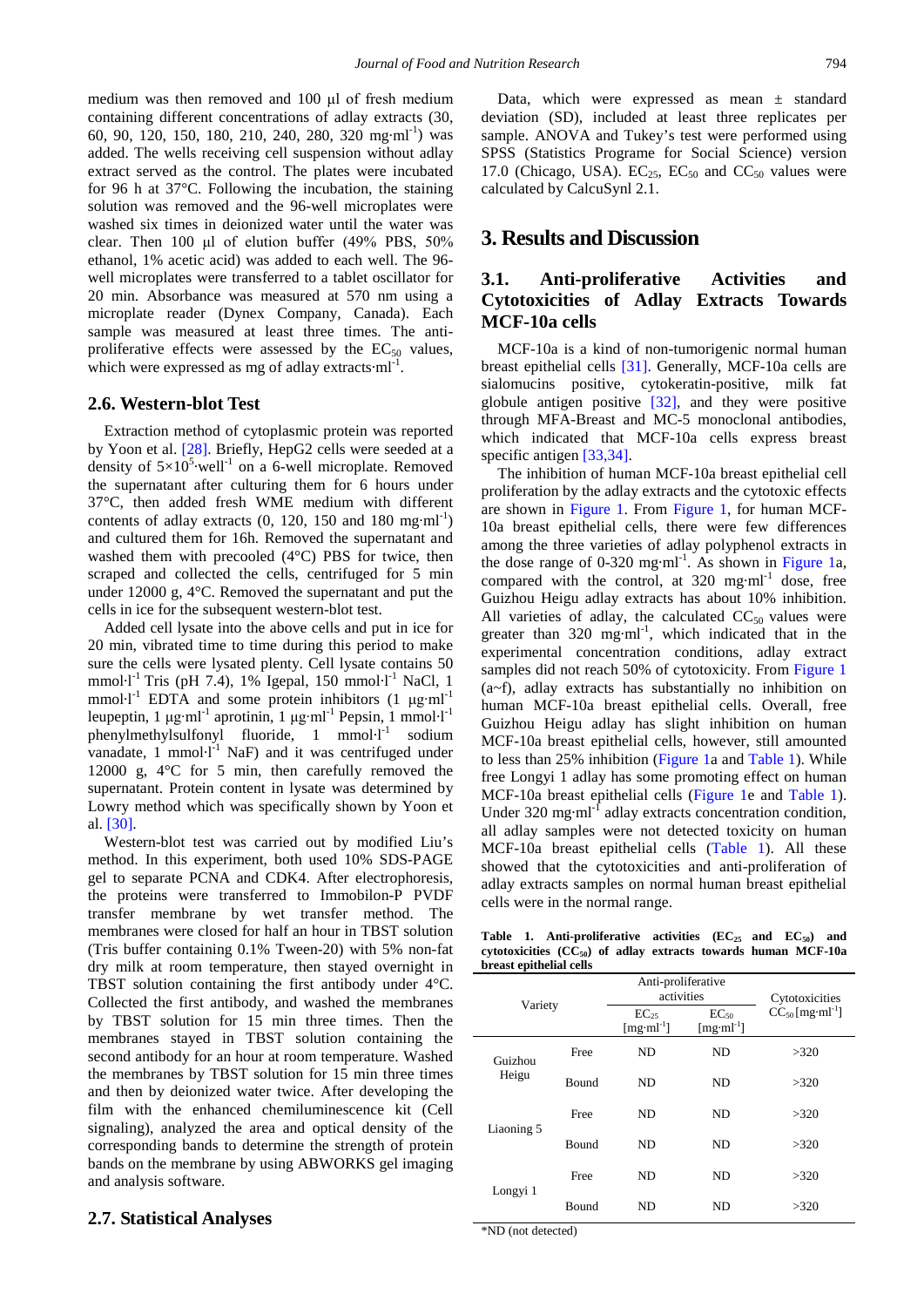<span id="page-3-0"></span>

**Figure 1.** Percent inhibition of human MCF-10a breast epithelial cells proliferation and cytotoxicity by 3 adlay extracts (a~f)

# **3.2. Anti-proliferative Activities and Cytotoxicities of Adlay Extracts towards MDA-MB-231 Cells**

Table 2. Anti-proliferative activities  $(EC_{25}$  and  $EC_{50})$  and **cytotoxicities (CC50) of adlay extracts towards human MDA-MB-231 breast cancer cells**

<span id="page-3-1"></span>

|            |              | Anti-proliferative activities    | Cytotoxicities     |                                 |
|------------|--------------|----------------------------------|--------------------|---------------------------------|
| Variety    |              | $EC_{25}$ (mg.ml <sup>-1</sup> ) | $EC_{50}(mg.m]$    | $CC_{50}$ , (mg·ml <sup>-</sup> |
| Guizhou    | Free         | ND                               | ND                 | >320                            |
| Heigu      | <b>Bound</b> | $105.64 + 8.36$                  | $234.47 \pm 13.76$ | >320                            |
| Liaoning 5 | Free         | $60.39 + 6.54$                   | $124.52 \pm 10.17$ | >320                            |
|            | <b>Bound</b> | $111.56 \pm 3.30$                | $170.84 + 6.53$    | >320                            |
| Longyi 1   | Free         | $324.51 + 13.14$                 | ND                 | >320                            |
|            | Bound        | 189.73±6.99                      | $223.08 \pm 11.73$ | >320                            |

\*ND (not detected)

Human MDA-MB-231 breast cancer cells is a kind of breast epithelial cancer cells, which is classic one of the model cells to study breast cancer metastasisl. The inhibition of human MDA-MB-231 breast epithelial cell proliferation by the adlay extracts and the cytotoxic effects are shown in [Figure 2.](#page-4-0) From [Figure 2,](#page-4-0) adlay extracts have effectively anti-proliferative activity to human MDA-MB-231 breast cancer cells in the dose range that they can grow. At an adlay extract concentration of 320 mg·ml<sup>-1</sup>, the inhibitory effect ranged from 12% (for free Guizhou Heigu adlay, [Figure 2a](#page-4-0)) to 85% (for free Liaoning 5 adlay, [Figure 2c](#page-4-0)). Free Liaoning 5 adlay, bound Guizhou Heigu adlay, bound Liaoning 5 adlay and bound Longyi 1 adlay have a relatively high anti-proliferative effect capability on human MDA-MB-231 breast cancer cells [\(Figure 2](#page-4-0) and [Table 2\)](#page-3-1). Anti-proliferative activities ( $EC_{25}$  and  $EC_{50}$ ) of different varieties of adlay polyphenol extracts towards human MDA-MB-231 breast cancer cells were shown in [Table 2.](#page-3-1) The lower the  $EC_{25}$  and  $EC_{50}$  values are, the higher the ability of its anti-proliferative effect is. In these three varieties of adlay extracts, the anti-proliferative abilities towards human MDA-MB-231 breast cancer cells were obviously different. Overall, the anti-proliferative capacity of bound adlay extracts to MDA-MB-231 cells is greater than free one. Meanwhile, the anti-proliferative capacity of Liaoning 5 adlay extracts to human MDA-MB-231 breast cancer cells is the strongest. The 320 mg·ml-1 adlay concentration had no cytotoxic effects towards MDA-MB-231 cells [\(Table 2\)](#page-3-1), which indicated that inhibitory effect was not attributed to a cytotoxic effect but to the anti-tumor effects of the extracts. Chang et al. [\[35\]](#page-7-22) have studied that feed 30% adlay powder to the experimental animals can reduced approximately 50% of the incidence of lung cancer, which was close to this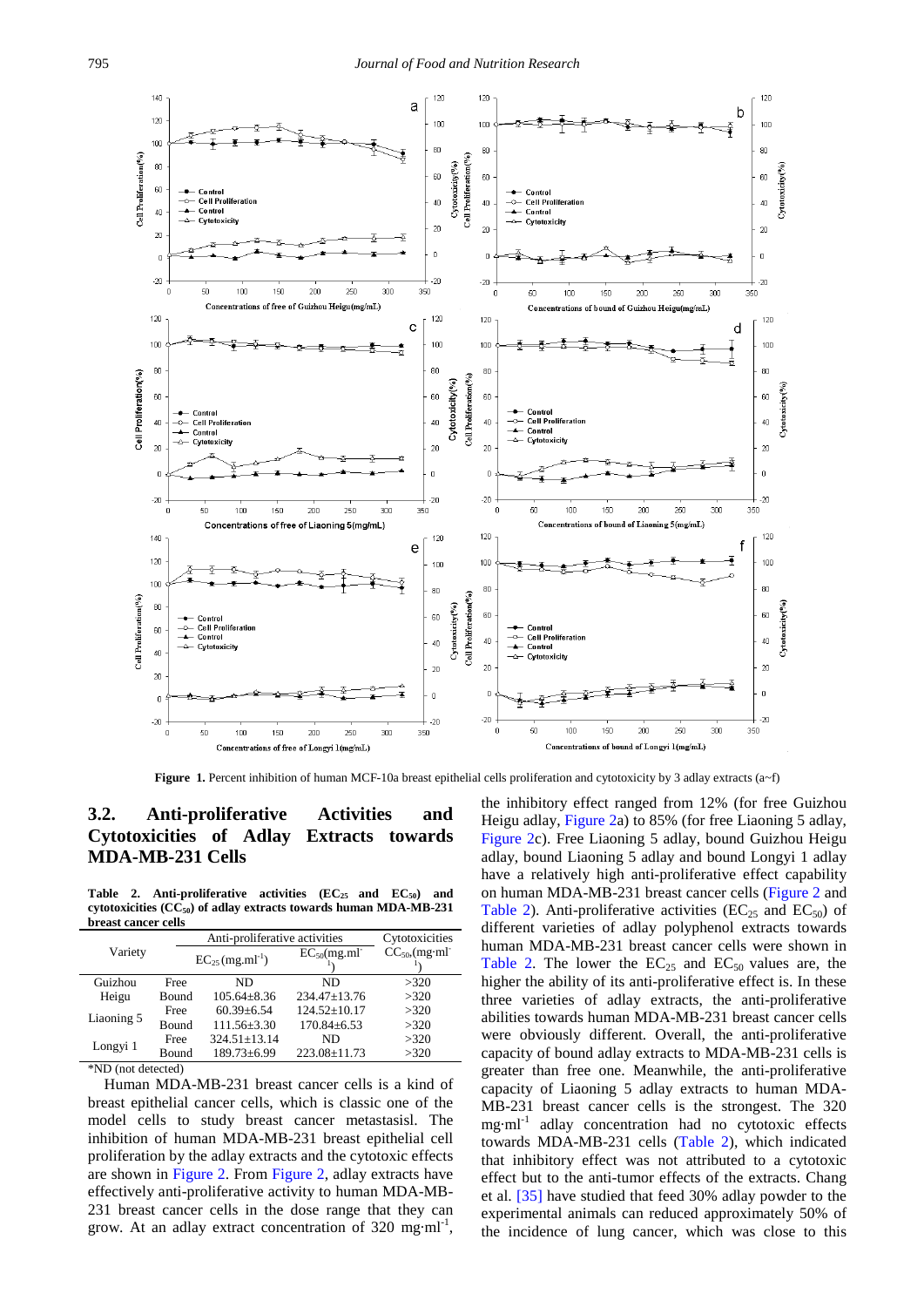experimental results. As can be seen from [Figure 2,](#page-4-0) the anti-proliferative capacities of the extracts of bound Guizhou Heigu adlay, Liaoning 5 adlay, Longyi 1 adlay and free Liaoning 5 adlay towards human breast cancer cell were more than 50%. And free Liaoning 5 adlay was the strongest, and its inhibition rate reached 85%. Different from lung cancer cells studied in Chang et al'

experiment, this experiment was focused on breast cancer and liver cancer cells. The results showed that the adlay extracts all have relatively good anti-proliferative effect to tumor cells. Moreover, studies have reported that, coix ester also has a certain anti-cancer effect [\[32\],](#page-7-20) and its antitumor effect has been proved in vitro and test tube conditions currently.

<span id="page-4-0"></span>

**Figure 2.** Percent inhibition of human MDA-MB-231 breast cancer cells proliferation and cytotoxicity by 3 adlay extracts (a~f)

## **3.3. Anti-proliferative Activities and Cytotoxicities of Adlay Extracts towards MCF-7 cells**

Human MCF-7 breast cancer cells, compared with MDA-MB-231 cells, is more commonly used as a model of breast cancer metastasis. MCF-7 cells are epithelial cells, exhibit some characteristics of differentiation breast epithelial cells [\[36\],](#page-7-23) and produce insulin-like growth factor binding protein [\[37\].](#page-7-24) The inhibition of human MCF-7 breast epithelial cell proliferation by the adlay extracts and the cytotoxic effects are shown in [Figure 3.](#page-5-0) From [Figure 3,](#page-5-0) anti-proliferative activities of different adlay extract samples towards human breast cancer MCF-7 cells were significantly different (P<0.05), and the difference of its cytotoxicity compared to the cells of the above studies is relatively large.  $EC_{50}$  values can be no measured for the anti-proliferative activities of free Guizhou Heigu adlay and Longyi 1 adlay (including free

and bound) [\(Table 3\)](#page-5-1). Compared with human MDA-MB-231 breast cancer cells, the results were consistency that anti-proliferative activities of the free Guizhou Heigu adlay and Longyi 1 adlay (including free and bound) were relatively weak. All these indicated that there were significant differences among antitumor effect of different adlay extract samples towards human breast cancer cells. At an adlay extract concentration of  $320$  mg·ml<sup>-1</sup>, the inhibitory effect ranged from 28% (for free Longyi 1 adlay, [Figure 3e](#page-5-0)) to 85% (for free Liaoning 5 adlay, [Figure 3c](#page-5-0)), and the  $CC_{50}$  value of Liaoning 5 adlay was  $288.85\pm7.83$  mg·ml<sup>-1</sup>, while CC<sub>50</sub> values of the remaining samples can not be calculated [\(Table 3\)](#page-5-1). This showed that while bound Liaoning 5 adlay had very strong antiproliferative activity, its cytotoxicity also increased with increasing concentration and reached more than 50%. So it was not sure while the anti-proliferative effect of bound Liaoning 5 adlay was due to its anti-tumor capability or cytotoxicity which caused the existence of its anti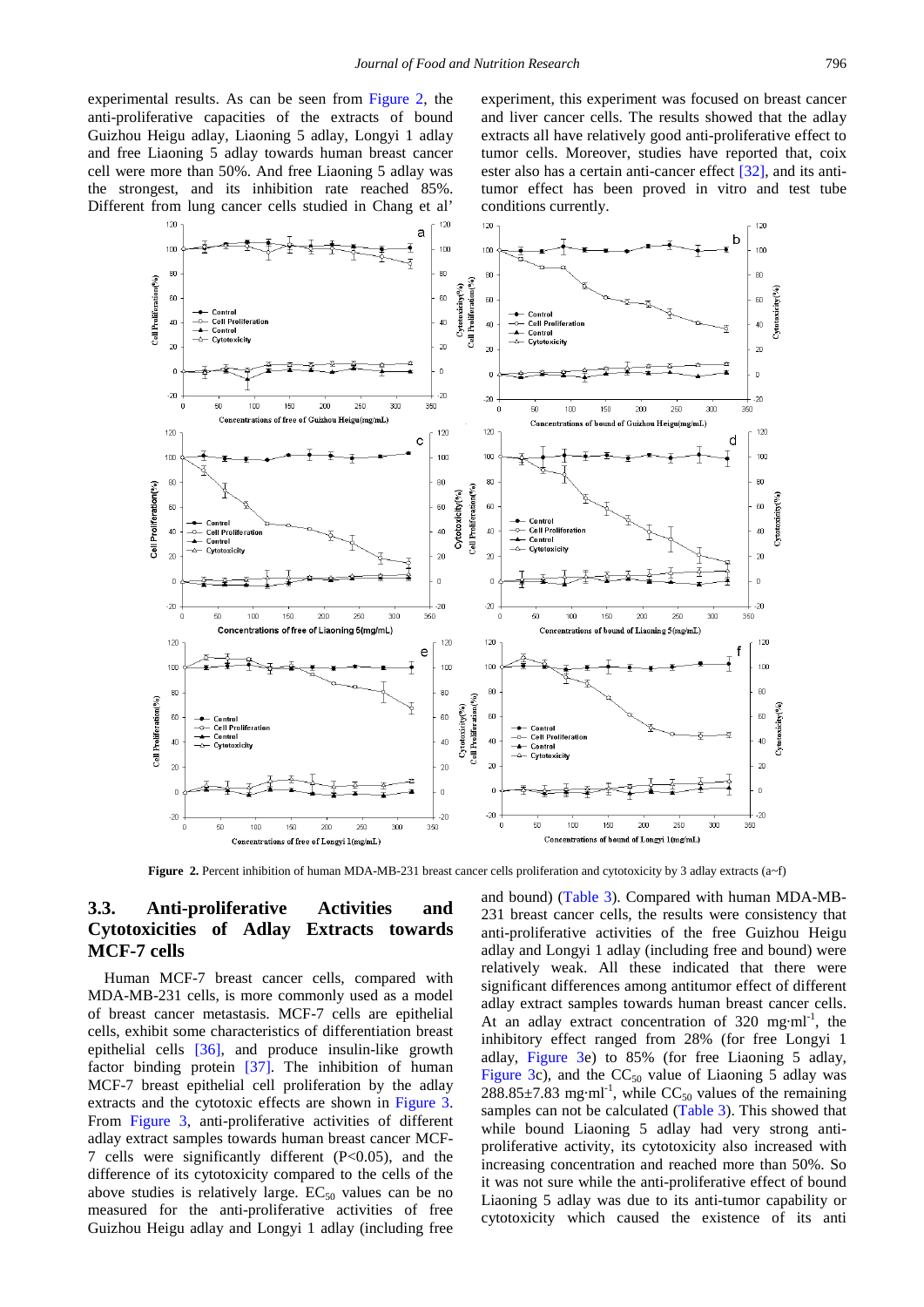proliferation effect. For bound Liaoning 5 adlay, the  $EC_{50}$ and  $CC_{50}$  values intersected at 289 mg·ml<sup>-1</sup> [\(Figure 3d](#page-5-0)). At this concentration, we believe that the anti proliferation effect of bound Liaoning 5 adlay is caused by the sample's anti-tumor effect, rather than the cytotoxicity. And at this time, inhibition of cell proliferation of bound Liaoning 5 adlay was 70%.

Kim [38] studied the anti-proliferative activity of lemon extracts on MDA-MB-231 and MCF-7 cells. The results showed that the inhibitory effect of lemon extracts on MDA-MB-231 cells was very weak, while for MCF-7 cells, the extracts had obvious anti-proliferation capability. This experiment also compared the proliferation effect of two breast cancer cells, and the effects of these two kinds of cells were basically the same. This may indicate

<span id="page-5-0"></span>

**Figure 3.** Percent inhibition of human MCF-7 breast cancer cells proliferation and cytotoxicity by 3 adlay extracts (a~f)

## **3.4. Effects of Adlay Extracts on Expression of Cyclin in HepG2 Cells**

Previous study has showed that adlay extracts have obvious anti-proliferation effect on human hepatoma HepG2 cells [\[39\].](#page-7-26) Further to study the mechanism of inhibition of tumor cell proliferation of adlay extracts, detected the expression levels of proteins which were related to cell proliferation and cell cycle in HepG2 cells after being processed by adlay extracts by using westernblot test. The results were shown i[n Figure 4.](#page-6-1)

From [Figure 4,](#page-6-1) the expression of PCNA in HepG2 cells significantly decreased with adlay extracts concentration increased and showed a significant dose-effect dependent relationship. When the concentration of adlay extracts was 180 mg·ml<sup>-1</sup>, PCNA in HepG2 cells was inhibited 50%, which indicated that adlay extracts played an important role during S phase (DNA synthesis phase) of cell cycle of

different from lemon, anti-proliferative effect of adlay extracts samples towards breast cancer cells was essentially at the same level.

Table 3. Anti-proliferative activities  $(EC_{25}$  and  $EC_{50})$  and **cytotoxicities (CC50) of adlay extracts towards human MCF-7 breast cancer cells**

<span id="page-5-1"></span>

| Variety    |              | Anti-proliferative activities    |                                  | Cytotoxicities                     |
|------------|--------------|----------------------------------|----------------------------------|------------------------------------|
|            |              | $EC_{25}$ (mg.ml <sup>-1</sup> ) | $EC_{50}$ (mg.ml <sup>-1</sup> ) | $CC_{50}$ , (mg·ml <sup>-1</sup> ) |
| Guizhou    | <b>Free</b>  | 213.68+13.58                     | ND                               | >320                               |
| Heigu      | <b>Bound</b> | $162.45 \pm 6.57$                | $260.56 \pm 16.77$               | >320                               |
| Liaoning 5 | <b>Free</b>  | $125.45 + 1.51$                  | $210.65 \pm 0.81$                | >320                               |
|            | <b>Bound</b> | $174.44 + 3.16$                  | 288.85+4.02                      | $288.85 \pm 7.83$                  |
| Longyi 1   | Free         | $273.25 + 16.23$                 | ND                               | >320                               |
|            | <b>Bound</b> | 234.08±12.51                     | ND                               | >320                               |

\*ND (not detected)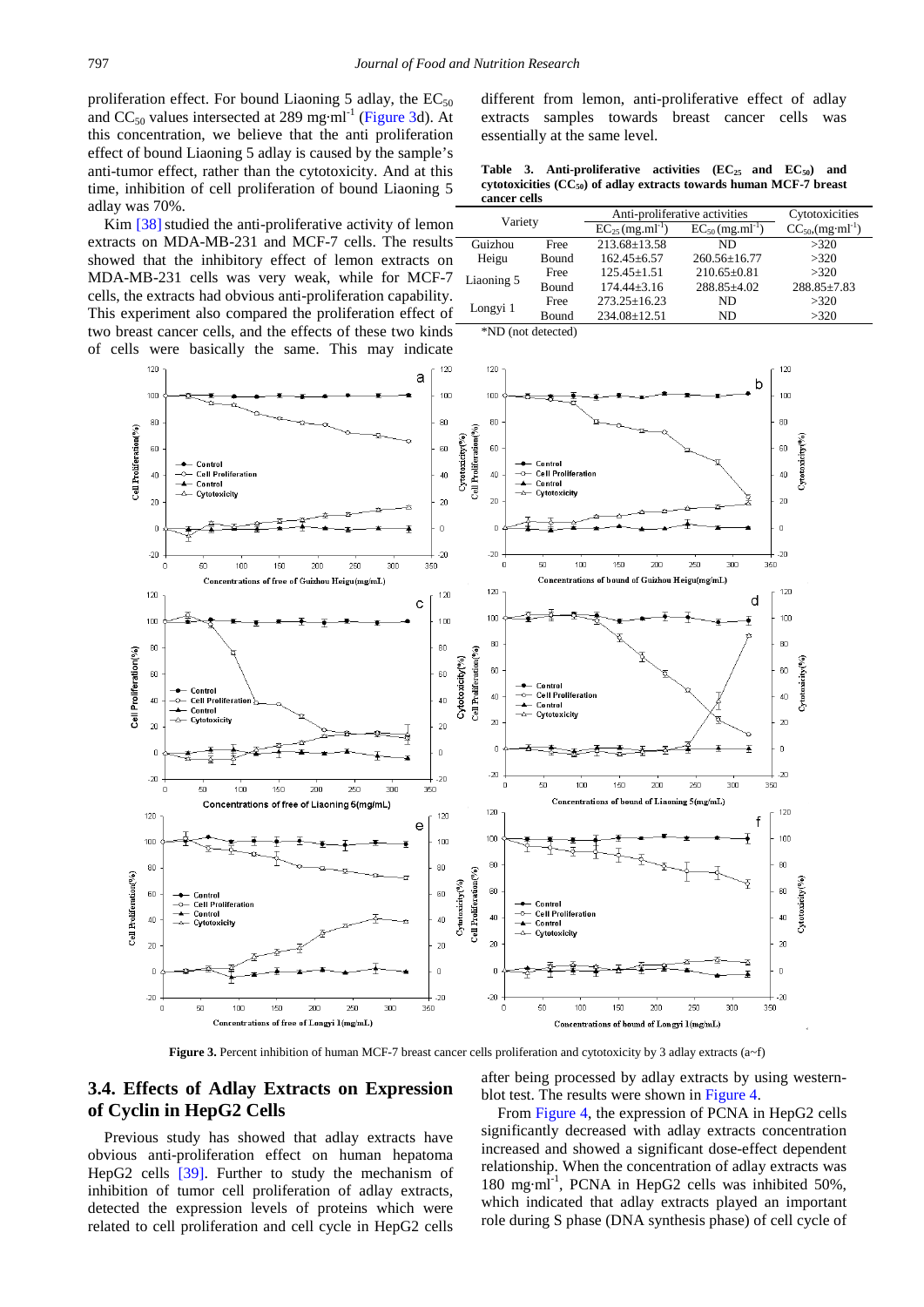HepG2 cells. On this basis, the study has further analyzed the effect of p21 and CDK4 in HepG2 cells to cells cycle. When the concentration of adlay extracts was  $150 \text{ mg} \cdot \text{ml}^{-1}$ , the expression of p21 increased. And when the concentration of adlay extracts was  $180$  mg·ml<sup>-1</sup>, the expression of p21 increased 100% compared with the control. Besides these, the experiment also has studied the

effect of CDK4 to protein expression. As shown in the figure, CDK4 in HepG2 cells was not measured apparently in the experiment, which may be due to significant decreased expression. All these showed that adlay extracts inhibit the proliferation of HepG2 cells by regulating the cell cycle mediated by DNA polymerase adjustment factors such as PCNA and p21.

<span id="page-6-1"></span>

**Figure 4.** Effects of adlay extracts on expression of PCNA (A), p21 (B), and CDK4 (C) in HepG2 cells. An asterisk  $(*)$  indicate  $p < 0.05$  when compared to the control

# **4. Conclusion**

This research mainly focus on the anti-proliferative activities and cytotoxicities of adlay phenolic extracts towards normal cells and tumor cells in vitro. The results showed that different varieties of adlay extracts had obvious different anti-proliferative effect to tumor cells, and adlay samples themselves had no cytotoxicity in the experimental concentration range, which proved that the anti-proliferative activity was not caused by the toxicity of the sample but its anti-tumor effects.which proved that the anti-proliferative activity was not caused by the toxicity of the sample itself. Moreover, to HepG2, adlay extracts can obviously reduce the expression of PCNA, and increase that of p21 at the same time, which showed that the extracts inhibit the proliferation of HepG2 cells by regulating the cell cycle mediated by DNA polymerase adjustment factors such as PCNA and p21.

## **Acknowledgment**

This work was supported by Natural Science Foundation of Jiangsu Province, China (BK20141485), the National High Technology Research and Development Program of China (863 Program) (No. 2013AA102207-2), the National Science and Technology Pillar Program during the Twelfth Five-year Plan Period (No. 2012BAD33B04) (No. 2014BAD04B03) and Jiangsu Provincial Science and Technology Pillar Program (social development) of China (No. BE2012764).

# **References**

<span id="page-6-0"></span>[1] Kim, JY. - Son, BK. - Lee, SS. Effects of adlay, buckwheat, and barley on transit time and the antioxidative system in obesity induced rats. Nutrition Research and Practice, *6 (3)*, 2012, pp. 208-212.